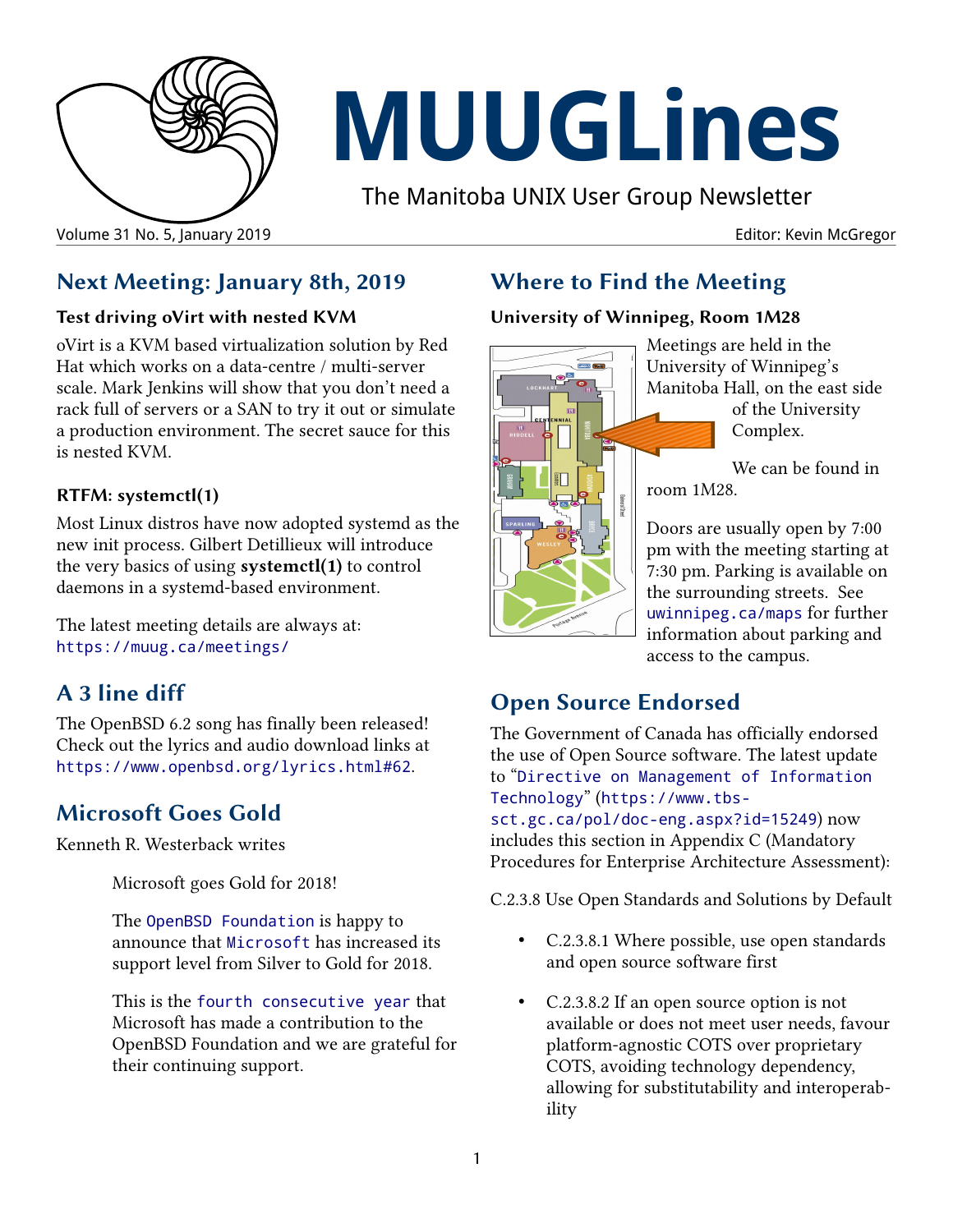- C.2.3.8.3 If a custom-built application is the appropriate option, by default any source code written by the government must be released in an open format via Government of Canada websites and services designated by the Treasury Board of Canada Secretariat
- C.2.3.8.4 All source code must be released under an appropriate open source software license
- C.2.3.8.5 Expose public data to implement Open Data and Open Information initiatives

Thanks to all who made this happen!

#### **The Open BSD Virtualization FAQ**

Readers may not be aware, but OpenBSD in its OpenBSD/amd64 and OpenBSD/i386 varieties comes with virtualization built in, brought to you by the vmm(4) subsystem.

Now getting started with OpenBSD virtualization has become even easier: The OpenBSD FAQ has a new Virtualization section, written mainly by Solene Rapenne (solene@) and added to the site in this commit, that offers an introduction to the concepts as well as instructions on how to get started with  $vmm(4)$ .

Check out the FAQ at <http://www.openbsd.org/faq/faq16.html> and play with it!

#### **Microsoft's Edge Moves to Chromium**

There will be one less web browser renderer in the near future – Microsoft's Edge browser will use Chromium.

"Today we're announcing that we intend to adopt the Chromium open source project in the development of Microsoft Edge on the desktop to create better web compatibility for our customers and less fragmentation of the web for all web developers. As part of this, we intend to become a significant contributor to the Chromium project, in a way that can make not just Microsoft Edge — but other browsers as well — better on both PCs and other devices."

See the announcement here: [https://blogs.win](https://blogs.windows.com/windowsexperience/2018/12/06/microsoft-edge-making-the-web-better-through-more-open-source-collaboration/)[dows.com/windowsexperience/2018/12/06/micro](https://blogs.windows.com/windowsexperience/2018/12/06/microsoft-edge-making-the-web-better-through-more-open-source-collaboration/) soft-edge-making-the-web-better-through[more-open-source-collaboration/](https://blogs.windows.com/windowsexperience/2018/12/06/microsoft-edge-making-the-web-better-through-more-open-source-collaboration/)

What are our members using? Opera? FireFox?

#### **Understanding HID Report Descriptors**

Because I found this funny (from LWN.Net):

For those who would like a deeper understanding of how the human interface device (HID) protocol works, Peter Hutterer has posted [a detailed](http://who-t.blogspot.com/2018/12/understanding-hid-report-descriptors.html)  [overview](http://who-t.blogspot.com/2018/12/understanding-hid-report-descriptors.html) ([http://who-](http://who-t.blogspot.com/2018/12/understanding-hid-report-descriptors.html)

[t.blogspot.com/2018/12/under](http://who-t.blogspot.com/2018/12/understanding-hid-report-descriptors.html)[standing-hid-report-descriptors.html](http://who-t.blogspot.com/2018/12/understanding-hid-report-descriptors.html)).

"Originally HID was designed to work over USB. But just like Shrek the technology world is obsessed with layers so these days HID works over different transport layers. HID over USB is what your mouse uses, HID over i2c may be what your touchpad uses. HID works over Bluetooth and it's celebrity-diet version BLE. Somewhere, someone out there is very slowly moving a mouse pointer by sending HID over carrier pigeons just to prove a point. Because there's always that one guy."

#### **Banana Pi 24-Core ARM Server**

Slashdot reader MojoKid writes:

ARM-based server processors have threatened to take on Intel in the data center for some time but not much has materialized thus far in terms of significant deployments. However, a new breed of low cost ARM server implementations may be in the works with a many-core platform called Banana Pi. The latest Banana Pi device being teased is something very different in the form of a 24-core ARM server

([https://hothardware.com/news/banana-pi](https://hothardware.com/news/banana-pi-server)[server](https://hothardware.com/news/banana-pi-server)) that speculation suggests might be sold as a Banana Pi server board or as a finished server product.

A video has surfaced that reportedly shows a 24-core ARM Cortex-A53 processor with 32GB of RAM, though the OS only sees 29.4GB of that RAM. The OS is Ubuntu 18.04.1 LTS with MATE desktop. Unless the processor used in this device is something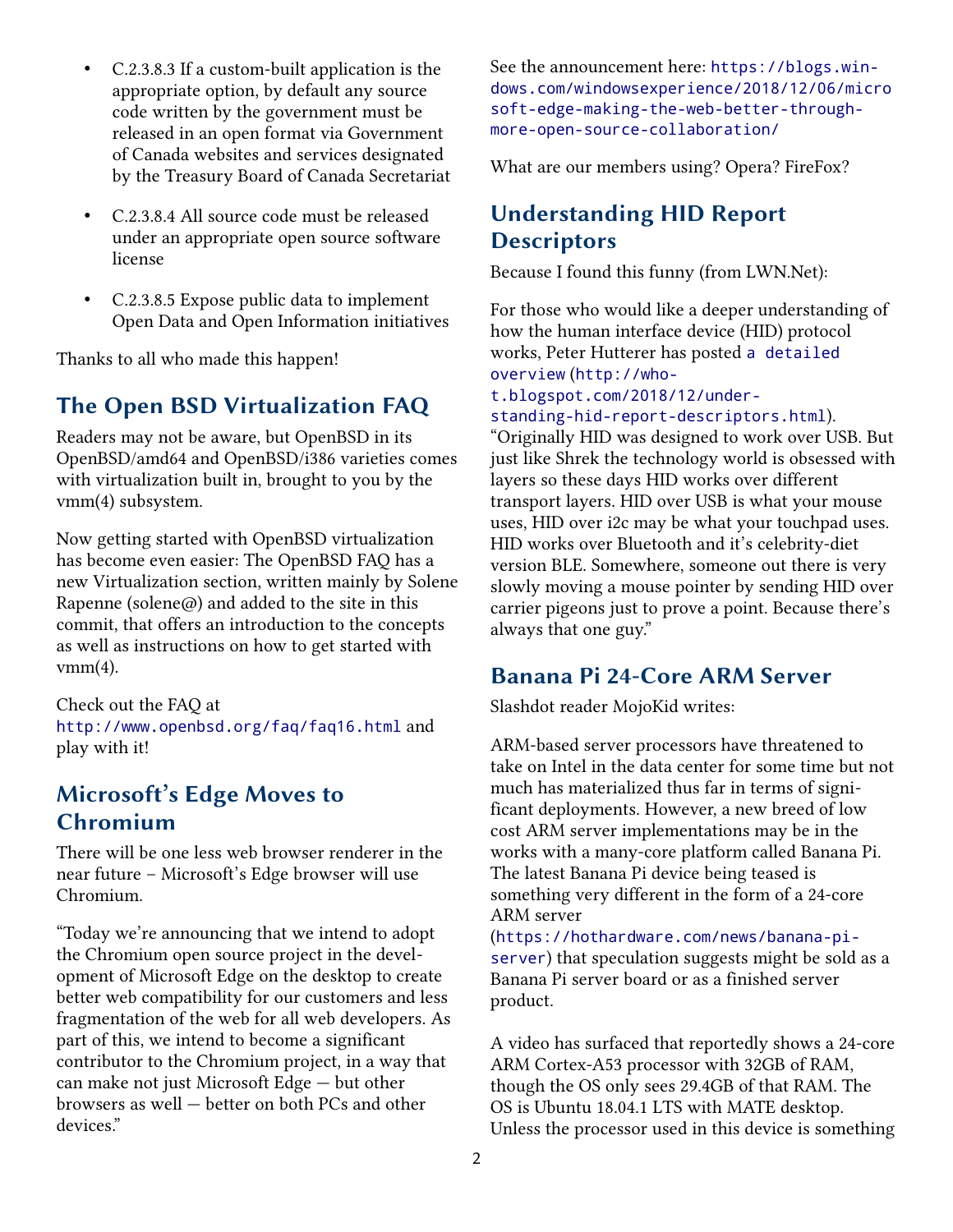unannounced, and that seems unlikely, the chip itself would likely be a SocioNext SC2A11. The same processor is used in the Linaro Developer Box. The demo shows the server fully loaded at 100% CPU utilization building a Linux kernel and reportedly the system also supports NVMe storage as well as TensorFlow workloads for machine learning. Not much else is known about the system at this time but it's an interesting development in the Linux server space to be sure.

#### **Parachutes Don't Work**

Research published in a major medical journal concludes that a parachute is no more effective than an empty backpack at protecting you from harm if you have to jump from an aircraft. But before you leap to any rash conclusions, you had better hear the whole story. The gold standard for medical research is a study that randomly assigns volunteers to try an intervention or to go without one and be part of a control group. For some reason, nobody has ever done a randomized controlled trial of parachutes. In fact, medical researchers often use the parachute example when they argue they don't need to do a study because they're so sure they already know something works. Cardiologist Robert Yeh, an associate professor at Harvard Medical School and attending physician at Beth Israel Deaconess Medical Center, got a wicked idea one day. He and his colleagues would actually attempt the parachute study to make a few choice points about the potential pitfalls of research shortcuts.

They started by talking to their seatmates on airliners. [...] In all, 23 people agreed to be randomly given either a backpack or a parachute and then to jump from a biplane on Martha's Vineyard in Massachusetts or from a helicopter in Michigan. Relying on two locations and only two kinds of aircraft gave the researchers quite a skewed sample. But this sort of problem crops up frequently in studies, which was part of the point Yeh and his team were trying to make. Still, photos taken during the experiment show the volunteers were only too happy to take part. The drop in the study was about 2 feet total, because the biplane and helicopter were parked. Nobody suffered any injuries. Surprise, surprise. So it's technically true that parachutes offered no better protection for these jumpers than the backpacks.

See the paper at <https://www.bmj.com/content/363/bmj.k5094>

## **Obnoxious Shell Effects**

Courtesy of CLIMagic on Twitter:

THX-like sound play -q -n synth sine F2 sine C3 remix - fade 0 4 .1 norm -4 bend 0.5,2477,2 fade 0 4.0 0.5

It's a Trap! Install "ack" (or "ack-grep" on some systems) then run "ack --bar"

Play a random video when cd'ing Add this function to your .bashrc file: cd(){ builtin cd "\$@";(mplayer -really-quiet -noborder -endpos 30 -geometry 400x280+0+0 "\$(ls -1  $\sim$ /Videos/\*|shuf|head -1)" 2>/dev/null &); }

See more at [http://www.climagic.org/coolstuff/obnoxious](http://www.climagic.org/coolstuff/obnoxious-shell-effects.html) [-shell-effects.html](http://www.climagic.org/coolstuff/obnoxious-shell-effects.html)

#### **More from CLIMagic, but useful**

socat -d -d TCP-L:22,reuseaddr,fork SYSTEM:"nc \ \$SOCAT\_PEERADDR 22" # Confuse people SSHing to your host with a redirect back to theirs.

Okay, not so useful: Eye Of The Tiger on dot matrix printer: <https://t.co/hzpzmFjere>

(xsel -b || pbpaste) |hexdump -c # Dump your paste clipboard to hexdump for character by character investigation of what you just copied.

qalc "145Gibyte / 1.35(Mibyte/second) to day" # How many days will it take to transfer 145GiB at 1.35MiB/sec? Use qalc!

#### **VirtualBox 6.0 Released**

For those interested in getting into virtualization on the desktop, or wanting to avoid containers, Oracle has announced VirtualBox 6.0.

Highlights of VirtualBox 6.0 include support for exporting virtual machines to Oracle Cloud infrastructure, much-improved HiDPI and scaling support for high-end displays, including better detection of displays, support for surround speaker setups for